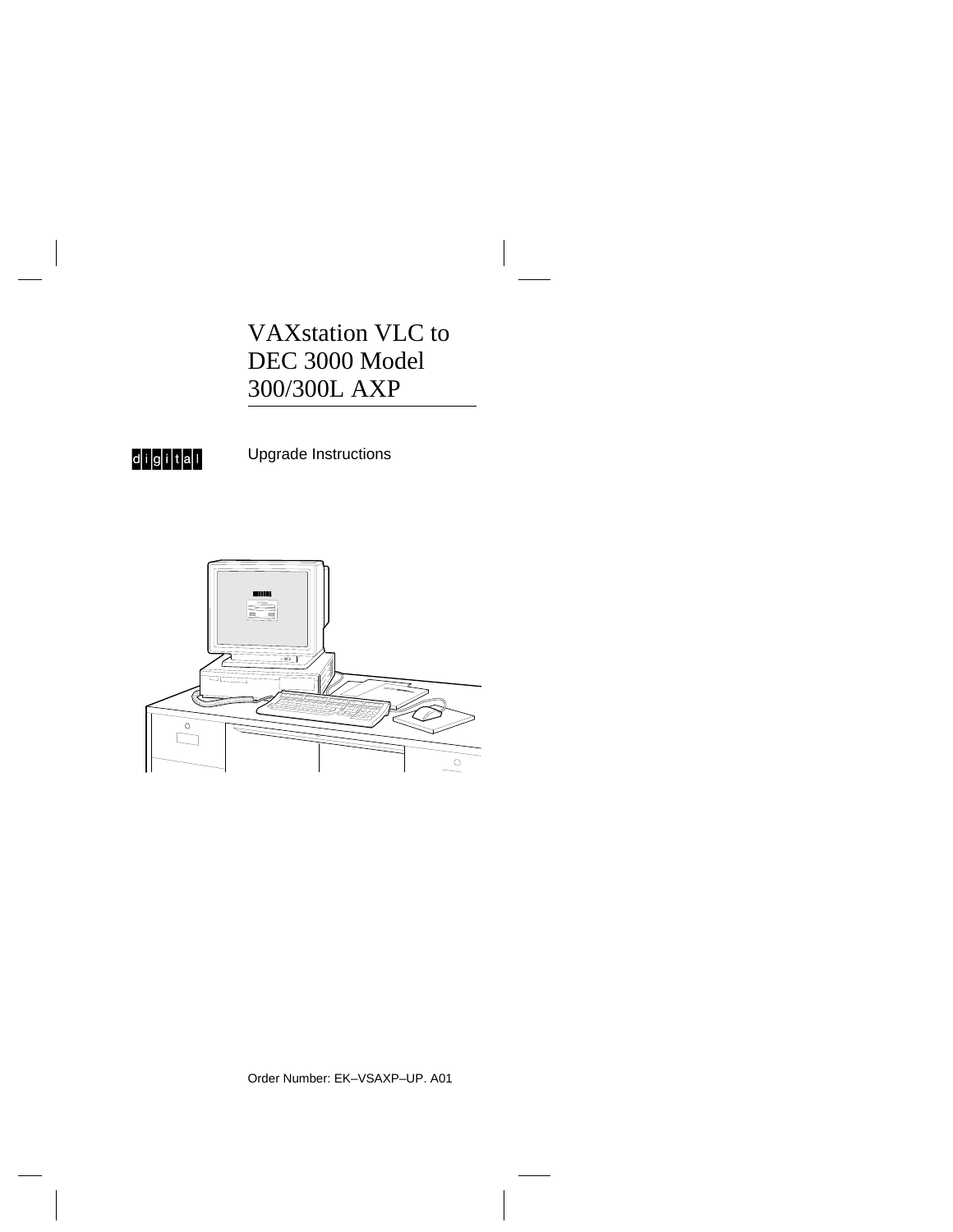| <b>Options You Can Upgrade</b>      |                                                                      |                                 |  |  |
|-------------------------------------|----------------------------------------------------------------------|---------------------------------|--|--|
|                                     | Can<br><b>Upgrade</b>                                                | <b>Cannot</b><br><b>Upgrade</b> |  |  |
| <b>Expansion</b><br><b>Boxes:</b>   | SZ03<br>SZ12<br>SZ16                                                 |                                 |  |  |
| <b>Hard Disks:</b>                  | RZ23L<br>RZ24L<br>RZ24*<br>RZ25*<br>RZ26*<br>RZ55*<br>RZ56*<br>RZ58* | RZ57                            |  |  |
| Removable<br>Media:*                | TZK10<br><b>TZ30</b><br>TLZ04<br>TLZ06<br>RRD42<br><b>RX26</b>       | <b>RX23</b><br><b>RX33</b>      |  |  |
| <b>Memory</b><br>Option:            | None                                                                 |                                 |  |  |
| * Available only in expansion boxes |                                                                      |                                 |  |  |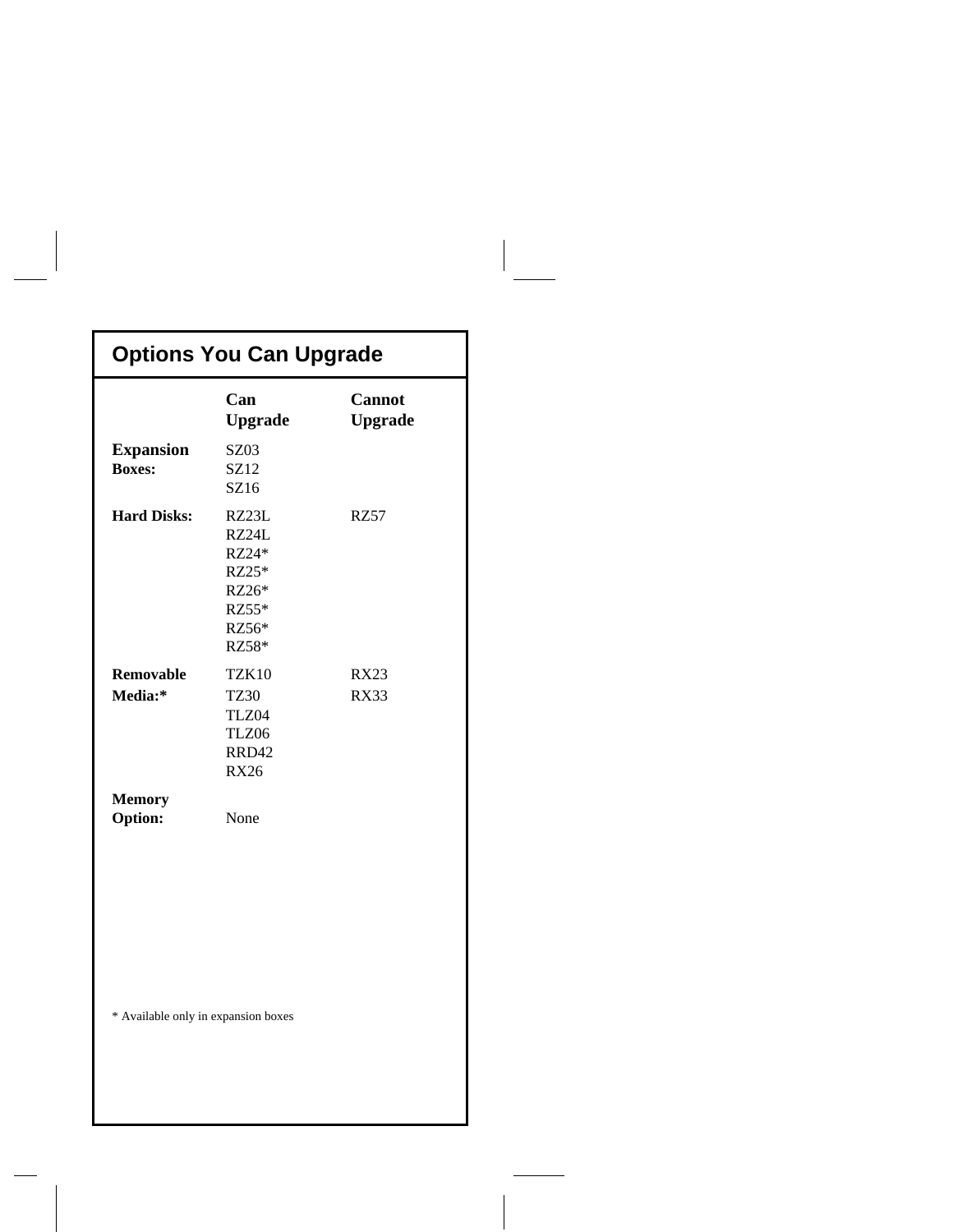# **Options You Can Upgrade**

|                                     | Can<br><b>Upgrade</b>                                                              | <b>Cannot</b><br><b>Upgrade</b>                                                                                                                 |  |  |
|-------------------------------------|------------------------------------------------------------------------------------|-------------------------------------------------------------------------------------------------------------------------------------------------|--|--|
| <b>Monitors</b>                     | VRC16-Cx/Hx<br>VRM17-Ax/Hx<br>VR319-Dx**<br>VR320-Dx**<br>VRT16-Hx**<br>VRT19-Hx** | <b>VR262-Ax</b><br><b>VR290-Dx</b><br><b>VR297-Dx</b><br><b>VR299-Dx</b><br>VRT16-Dx<br>VRT19-Dx<br>VRT13<br><b>VR319-Cx</b><br><b>VR320-Cx</b> |  |  |
| Input<br><b>Devices:</b>            |                                                                                    |                                                                                                                                                 |  |  |
|                                     | VSxxx-AB<br>VSxxx-AA                                                               |                                                                                                                                                 |  |  |
|                                     | VSxxx-FA                                                                           |                                                                                                                                                 |  |  |
|                                     | VSxxx-JA                                                                           |                                                                                                                                                 |  |  |
|                                     | VSxxx-GA                                                                           |                                                                                                                                                 |  |  |
|                                     | LK401                                                                              |                                                                                                                                                 |  |  |
|                                     | LK201                                                                              |                                                                                                                                                 |  |  |
| <b>Ethernet</b>                     |                                                                                    |                                                                                                                                                 |  |  |
| Adapter:                            | <b>DECXM-AA</b>                                                                    |                                                                                                                                                 |  |  |
|                                     |                                                                                    |                                                                                                                                                 |  |  |
|                                     |                                                                                    |                                                                                                                                                 |  |  |
|                                     |                                                                                    |                                                                                                                                                 |  |  |
|                                     |                                                                                    |                                                                                                                                                 |  |  |
|                                     |                                                                                    |                                                                                                                                                 |  |  |
| ** Available only on the Model 300. |                                                                                    |                                                                                                                                                 |  |  |
|                                     |                                                                                    |                                                                                                                                                 |  |  |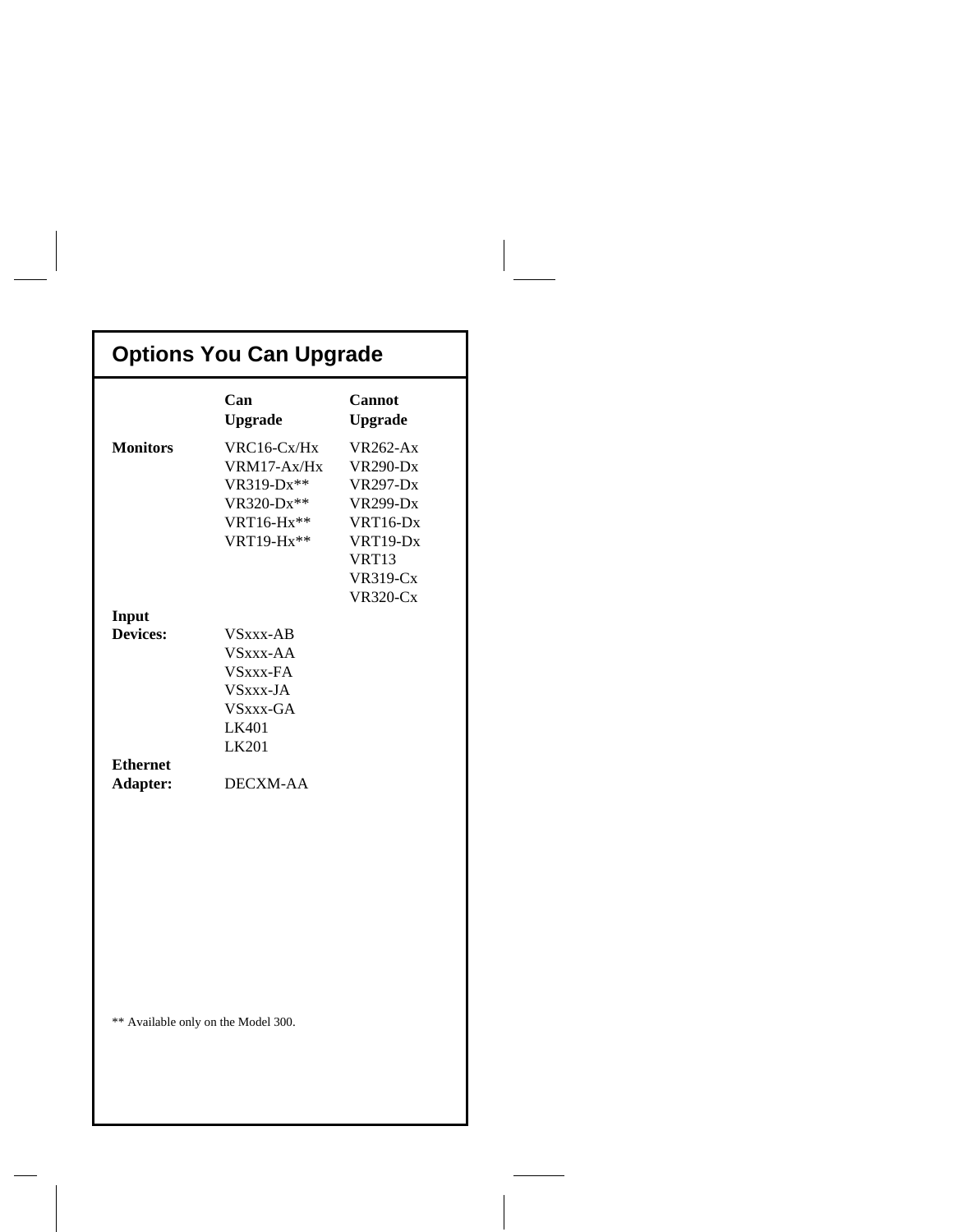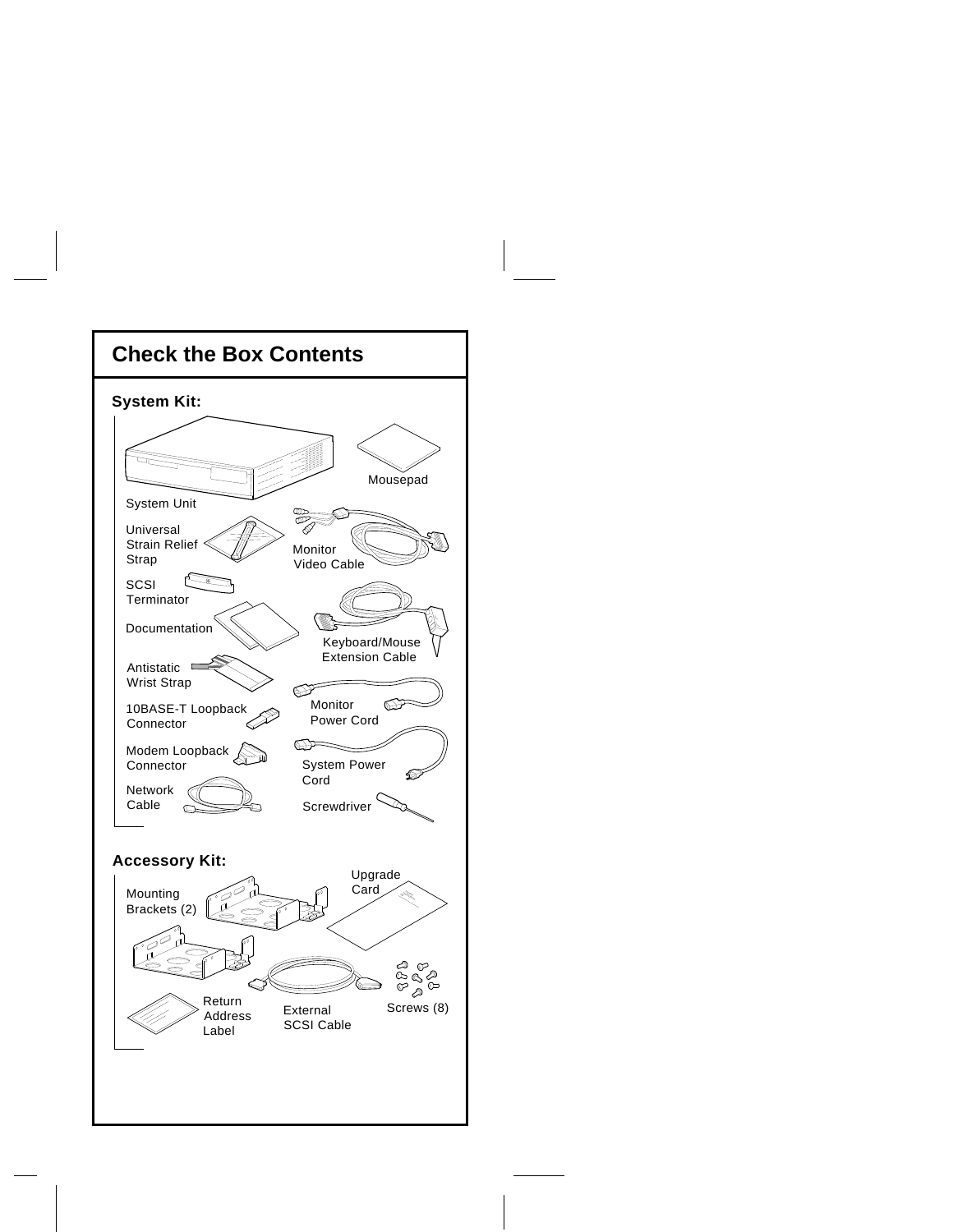### **Check the SCSI ID Settings**

If your DEC 3000 system has factoryinstalled drives, check the SCSI ID settings on the drives you are upgrading.

To find out the SCSI ID settings on your VAXstation drives, enter these commands:

- To shut down your system software: \$ SYS\$SYSTEM:SHUTDOWN
- To show the drives and their SCSI ID settings: >> SHOW CONFIG

A screen similar to this will display:

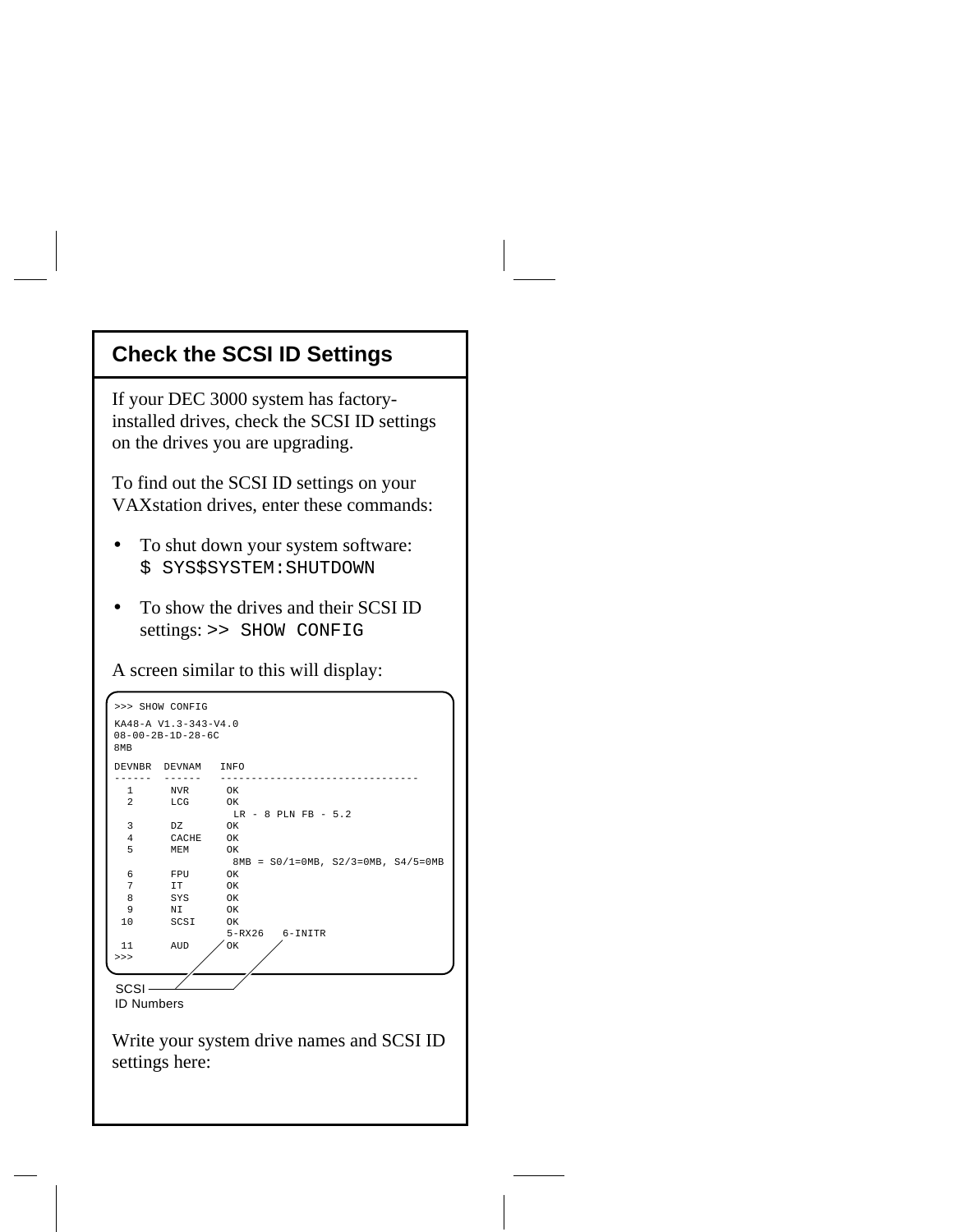# **Turn Off/Open the VAXstation**

- 1. Turn off the VAXstation system unit by pressing O on the On/Off switch.
- **Caution**: After you turn off the system, wait 15 seconds before unplugging the power cord.
- 2. Unplug all the cables.
- 3. To open the cover, press firmly on the latches located on the side of the system unit.
- Push the latches in and up until the cover releases.
- Pull the cover up and off.

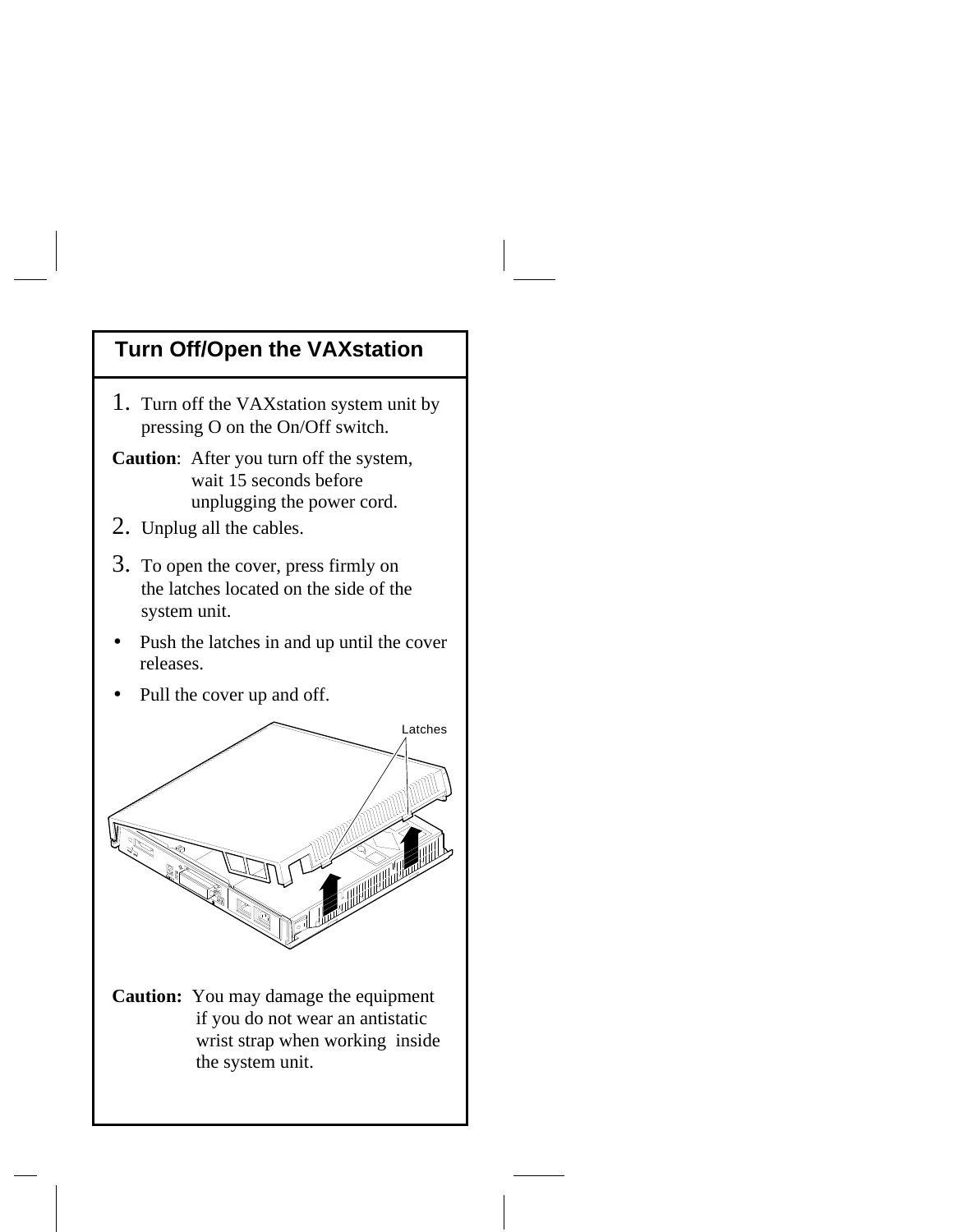# **Remove/Prepare the Disk Drive**

Your VAXstation may have an RZ23L or an RZ24L fixed disk drive installed.

- 4. Locate the small metal clip attached to the disk mounting bracket.
- Push in on the metal clip to unlock the bracket, then slide the drive away from the power supply.
- Remove the drive from the system unit.
- Disconnect the SCSI and power cable connectors from the drive.
- 5. Remove the drive bracket and clip by using a Phillips screwdriver to remove the rubber feet.

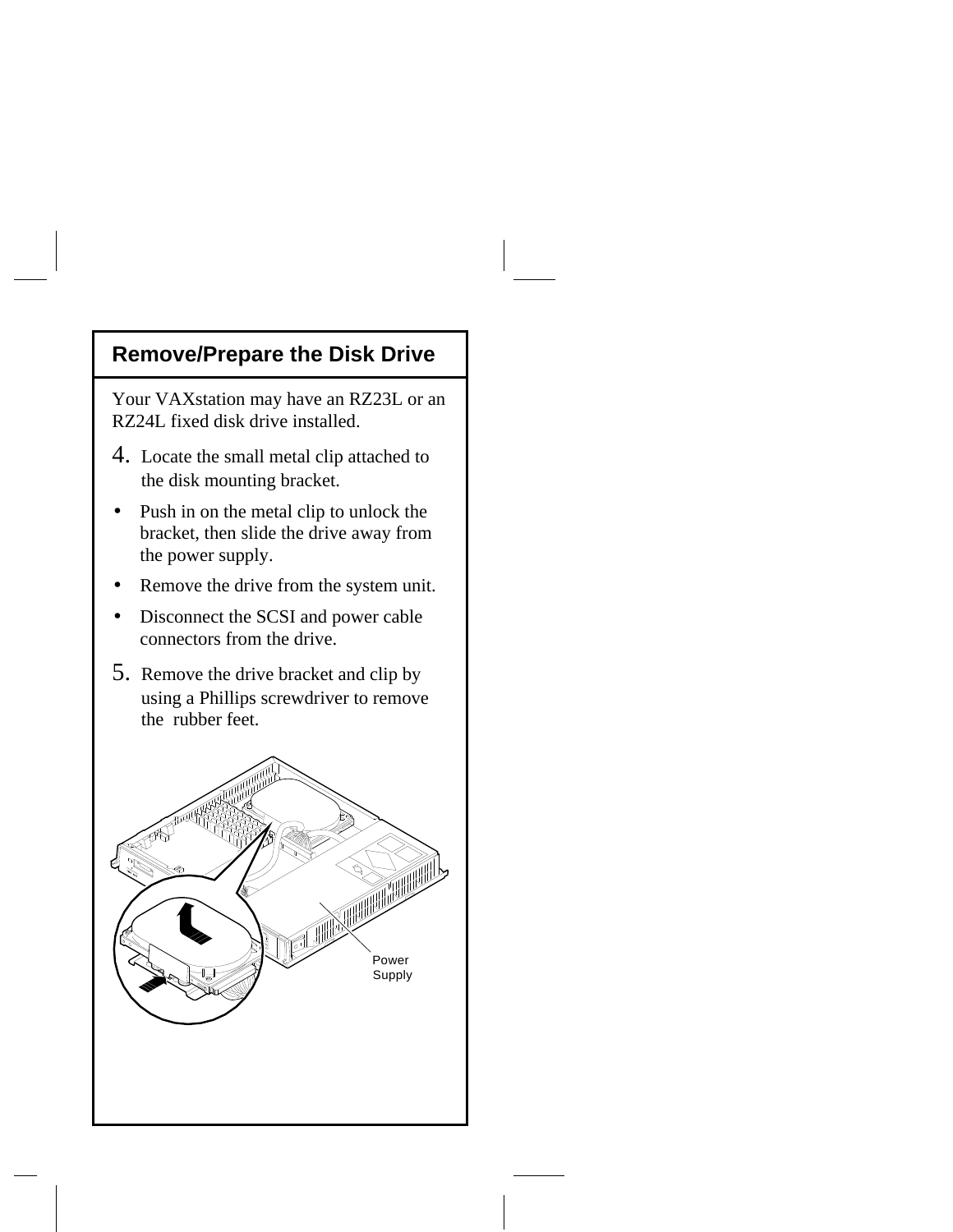#### **Set the SCSI ID on the Drives**

You need change a SCSI ID setting only if two or more drives have the same setting.

Check the SCSI ID setting for the VAXstation drives, which you noted previously. If you need to change a SCSI ID on a drive that is not covered here, see the *DEC 3000 Model 300/300L AXP System Hardware Reference Guide*.

#### RZ23L Drive SCSI ID Settings:

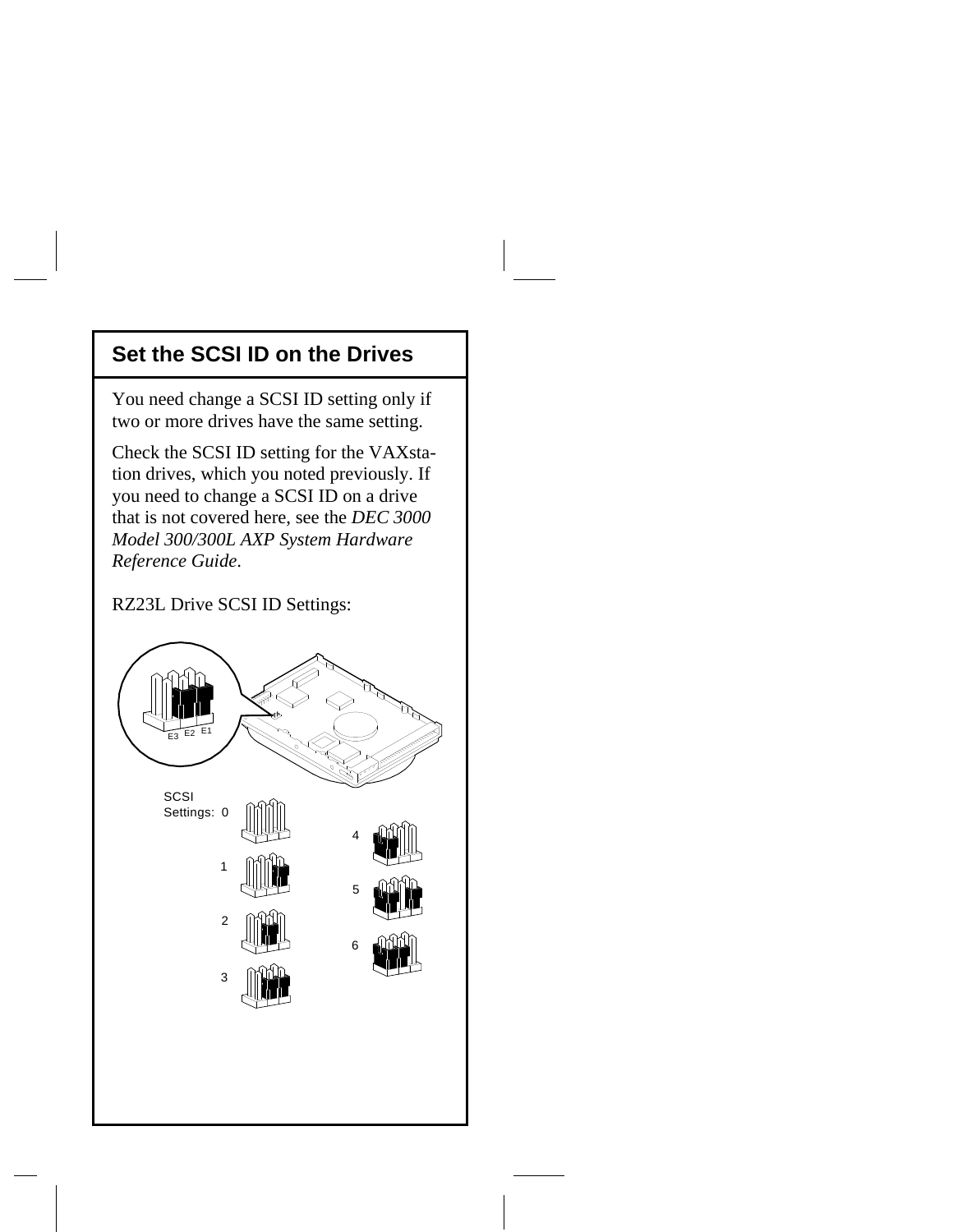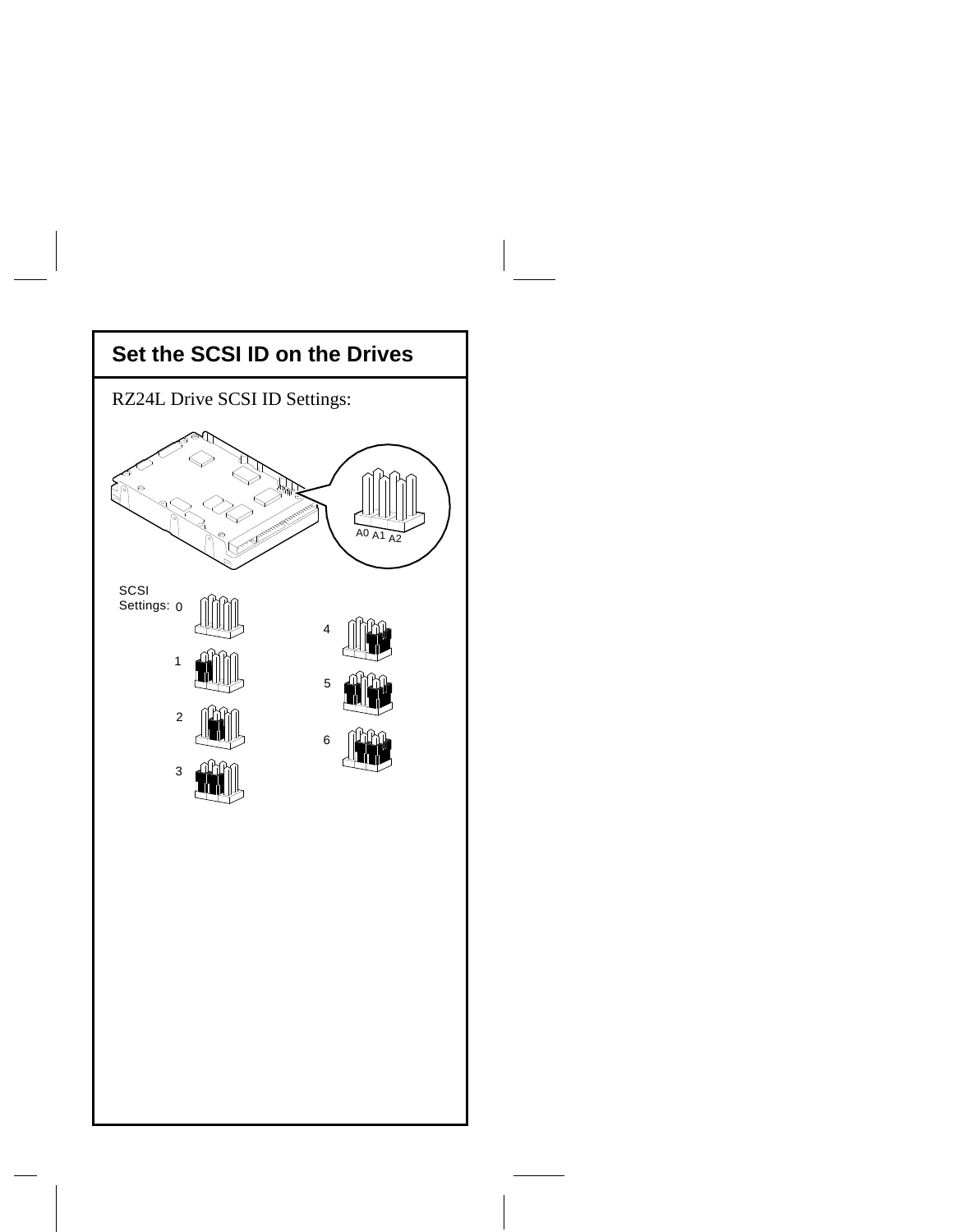#### **Insert a Drive Into a Bracket**

If you are upgrading an RZ23L or RZ24L drive from a VLC to a DEC 3000 300/300L, you must put the drive into either of the brackets included in your accessory kit.

- Stand the bracket on its side with the sliding latch up. Place the drive in the bracket with the connectors facing you, as shown below.
- Attach the two screws on each side of the drive bracket.

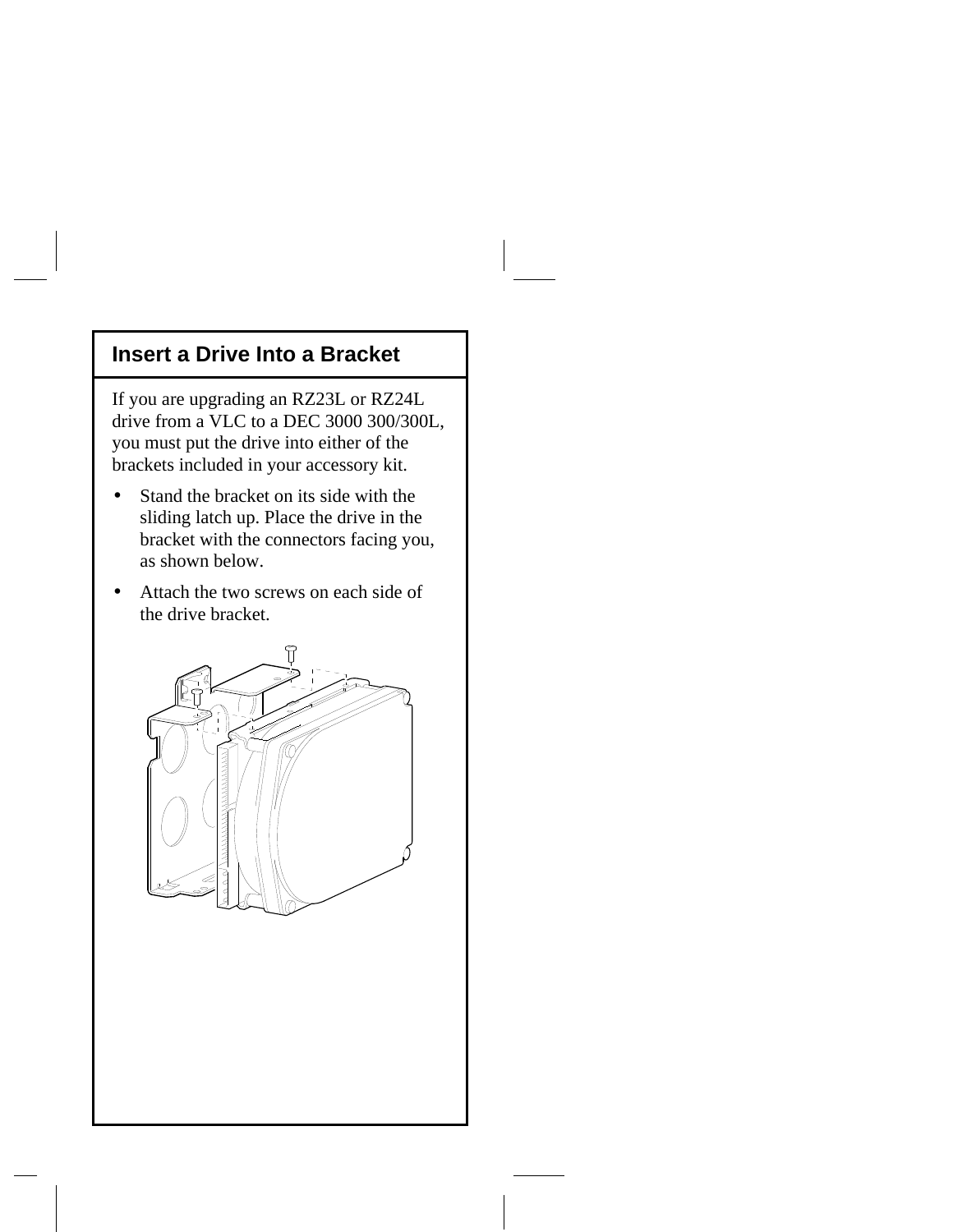# **Complete the Upgrade**

- 6. Follow the instructions in Chapter 2 of the *DEC 3000 Model 300/300L AXP Reference Guide* to install the fixed disk drive.
- 7. Follow the instructions in the *DEC 3000 Model 300/300L AXP Setting Up Your System* card.
- 8. Test the installation by turning on your system and entering the show device command at the console prompt (>>>).

The options you upgraded should appear in the display. If an option does not display, it has not been installed properly.